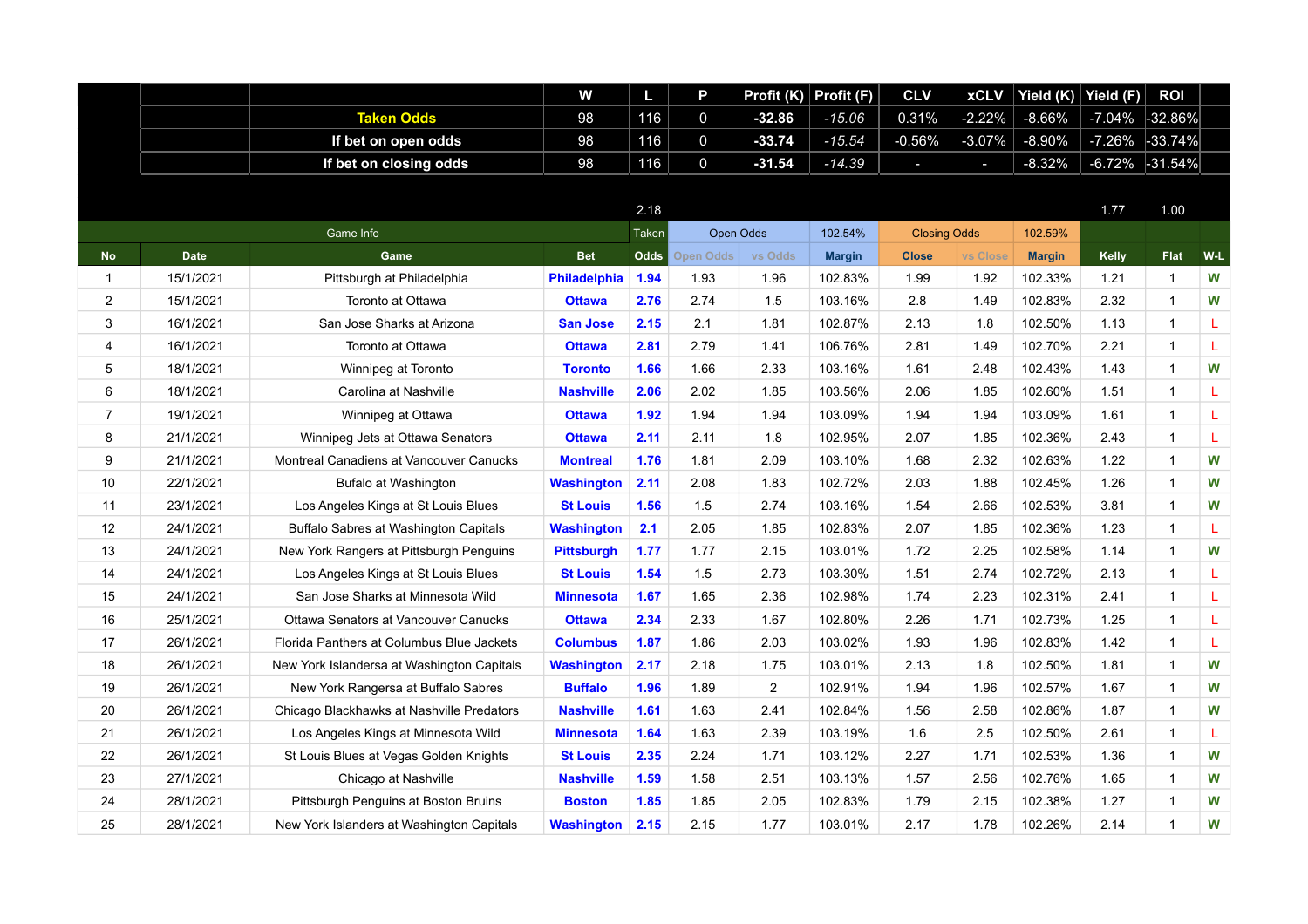| 26     | 28/1/2021 | Calgary Flames at Montreal Canadiens                 | <b>Montreal</b>     | 1.85 | 1.83 | 2.07           | 102.95% | 1.84 | 2.08 | 102.42% | 2.24 | $\mathbf 1$    | W  |
|--------|-----------|------------------------------------------------------|---------------------|------|------|----------------|---------|------|------|---------|------|----------------|----|
| 27     | 28/1/2021 | New York Rangers at Buffalo Sabres                   | <b>Buffalo</b>      | 1.96 | 1.94 | 1.94           | 103.09% | 2.09 | 1.83 | 102.49% | 1.4  | $\overline{1}$ | L  |
| 28     | 28/1/2021 | Los Angeles Kings at Minnesota Wild                  | <b>Minnesota</b>    | 1.64 | 1.66 | 2.33           | 103.16% | 1.61 | 2.47 | 102.60% | 2.07 | $\overline{1}$ | W  |
| 29     | 29/1/2021 | Columbus Blue Jackets at Chicago Blackhawks          | <b>Columbus</b>     | 1.82 | 1.88 | 2.01           | 102.94% | 1.78 | 2.16 | 102.48% | 1.43 | $\overline{1}$ | W  |
| $30\,$ | 30/1/2021 | New Jersey Devils at Buffalo Sabres                  | <b>Buffalo</b>      | 1.68 | 1.69 | 2.29           | 102.84% | 1.65 | 2.39 | 102.45% | 1.57 | $\overline{1}$ | W  |
| 31     | 30/1/2021 | Dallas Stars at Carolina Hurricanes                  | <b>Carolina</b>     | 1.83 | 1.81 | 2.09           | 103.10% | 1.83 | 2.08 | 102.72% | 1.74 | $\mathbf{1}$   | W  |
| 32     | 30/1/2021 | New York Islanders at Philadelphia Flyers            | <b>Philadelphia</b> | 1.85 | 1.87 | 2.02           | 102.98% | 1.96 | 1.94 | 102.57% | 1.94 | $\mathbf{1}$   | W  |
| 33     | 30/1/2021 | Calgary Flames at Montreal Canadiens                 | <b>Montreal</b>     | 1.78 | 1.82 | 2.09           | 102.79% | 1.79 | 2.14 | 102.59% | 1.96 | $\mathbf{1}$   | L  |
| 34     | 30/1/2021 | Florida Panthers at Detroit Red Wings                | <b>Detroit</b>      | 2.56 | 2.51 | 1.58           | 103.13% | 2.5  | 1.6  | 102.50% | 1.86 | $\mathbf{1}$   | L. |
| 35     | 30/1/2021 | Colorado Avalanche at Minnesota Wild                 | <b>Minnesota</b>    | 2.41 | 2.29 | 1.68           | 103.19% | 2.34 | 1.67 | 102.62% | 2.18 | $\overline{1}$ | L  |
| 36     | 1/2/2021  | Vancouver Canucks at Montreal Canadiens              | <b>Montreal</b>     | 1.67 | 1.63 | 2.4            | 103.02% | 1.63 | 2.4  | 103.02% | 1.02 | $\overline{1}$ | W  |
| 37     | 1/2/2021  | Pittsburgh Penguins at New York Rangers              | <b>Pittsburgh</b>   | 2.02 | 1.89 | $\overline{2}$ | 102.91% | 1.94 | 1.96 | 102.57% | 1.48 | $\mathbf{1}$   | L  |
| 38     | 2/2/2021  | Dallas Stars at Columbus Blue Jackets                | <b>Columbus</b>     | 2.04 | 2.02 | 1.87           | 102.98% | 1.98 | 1.93 | 102.32% | 2.9  | $\mathbf{1}$   | L  |
| 39     | 2/2/2021  | Vancouver Canucks at Montreal Canadiens              | <b>Montreal</b>     | 1.64 | 1.59 | 2.49           | 103.05% | 1.63 | 2.43 | 102.50% | 1.17 | $\mathbf{1}$   | W  |
| 40     | 2/2/2021  | Arizona Coyotes at St Louis Blues                    | <b>St Louis</b>     | 1.6  | 1.61 | 2.45           | 102.93% | 1.64 | 2.41 | 102.47% | 2.85 | 1              | W  |
| 41     | 4/2/2021  | Dallas Stars at Columbus Blue Jackets                | <b>CBJ</b>          | 2.09 | 2.01 | 1.88           | 102.94% | 2.14 | 1.79 | 102.59% | 2.27 | $\mathbf{1}$   | W  |
| 42     | 4/2/2021  | Arizona Coyotes vs St Louis Blues                    | <b>St Louis</b>     | 1.61 | 1.62 | 2.43           | 102.88% | 1.59 | 2.52 | 102.58% | 4.21 | 1              | L  |
| 43     | 6/2/2021  | Montreal Canadiens at Ottawa Senators                | <b>Ottawa</b>       | 3.22 | 3.19 | 1.39           | 103.29% | 3.18 | 1.4  | 102.88% | 1.18 |                | L  |
| 44     | 6/2/2021  | Arizone at St Louis                                  | <b>St Louis</b>     | 1.65 | 1.67 | 2.33           | 102.80% | 1.71 | 2.26 | 102.73% | 2.69 | 1              | L  |
| 45     | 6/2/2021  | <b>Edmonton at Calgary</b>                           | <b>Calgary</b>      | 2.13 | 2.05 | 1.85           | 102.83% | 2.13 | 1.8  | 102.50% | 1.19 | $\mathbf{1}$   | L  |
| 46     | 7/2/2021  | Carolina Hurricanes at Columbus Blue Jackets         | <b>Columbus</b>     | 2.27 | 2.33 | 1.67           | 102.80% | 2.32 | 1.68 | 102.63% | 2.17 | $\mathbf{1}$   | L  |
| 47     | 9/2/2021  | Edmonton Oilers at Ottawa Senators                   | <b>Ottawa</b>       | 2.71 | 2.58 | 1.56           | 102.86% | 2.63 | 1.55 | 102.54% | 1.68 | $\mathbf{1}$   | L  |
| 48     | 9/2/2021  | Arizona at St Louis                                  | <b>St Louis</b>     | 1.67 | 1.69 | 2.28           | 103.03% | 1.63 | 2.45 | 102.17% | 2.45 | 1              | L  |
| 49     | 10/2/2021 | Edmonton Oilers at Ottawa Senators                   | <b>Ottawa</b>       | 2.79 | 2.76 | 1.5            | 102.90% | 2.66 | 1.54 | 102.53% | 1.08 | $\mathbf{1}$   | L  |
| 50     | 11/2/2021 | Pittsburgh Penguins at New York Islanders            | <b>Pittsburgh</b>   | 1.95 | 1.9  | 1.99           | 102.88% | 1.97 | 1.93 | 102.57% | 1.82 | $\mathbf{1}$   | W  |
| 51     | 11/2/2021 | Ottawa Senators at Winnipeg Jets                     | <b>Ottawa</b>       | 2.8  | 2.68 | 1.52           | 103.10% | 2.9  | 1.47 | 102.51% | 1.51 |                | L  |
| 52     | 11/2/2021 | Columbus Blue Jackets at Chicago Blackhawks          | <b>CBJ</b>          | 1.97 | 1.94 | 1.94           | 103.09% | 2.05 | 1.86 | 102.54% | 2.58 | $\mathbf{1}$   | W  |
| 53     | 11/2/2021 | Calgary at Vancouver                                 | <b>Vancouver</b>    | 2.3  | 2.13 | 1.79           | 102.81% | 2.21 | 1.75 | 102.39% | 1.74 | $\mathbf{1}$   | L  |
| 54     | 12/2/2021 | St Louis Blues at Arizona Coyotes                    | <b>St Louis</b>     | 1.8  | 1.76 | 2.17           | 102.90% | 1.76 | 2.18 | 102.69% | 1.93 | $\mathbf{1}$   | W  |
| 55     | 13/2/2021 | Ottawa Senators at Winnipeg Jets                     | <b>Ottawa</b>       | 2.94 | 2.76 | 1.49           | 103.35% | 2.91 | 1.46 | 102.86% | 1.64 | $\mathbf{1}$   | W  |
| 56     | 13/2/2021 | St Louis Blues at Arizona Coyotes                    | <b>St Louis</b>     | 1.78 | 1.78 | 2.14           | 102.91% | 1.97 | 1.93 | 102.57% | 2.15 | $\mathbf{1}$   | W  |
| 57     | 13/2/2021 | Columbus Blue Jackets at Chicago Blackhawks Columbus |                     | 1.96 | 1.99 | 1.9            | 102.88% | 2.03 | 1.88 | 102.45% | 2.35 | 1              | L. |
| 58     | 13/2/2021 | Calgary Flames at Vancouver Canucks                  | Vancouver 2.17      |      | 2.18 | 1.75           | 103.01% | 2.16 | 1.78 | 102.48% | 1.42 | $\mathbf{1}$   | W  |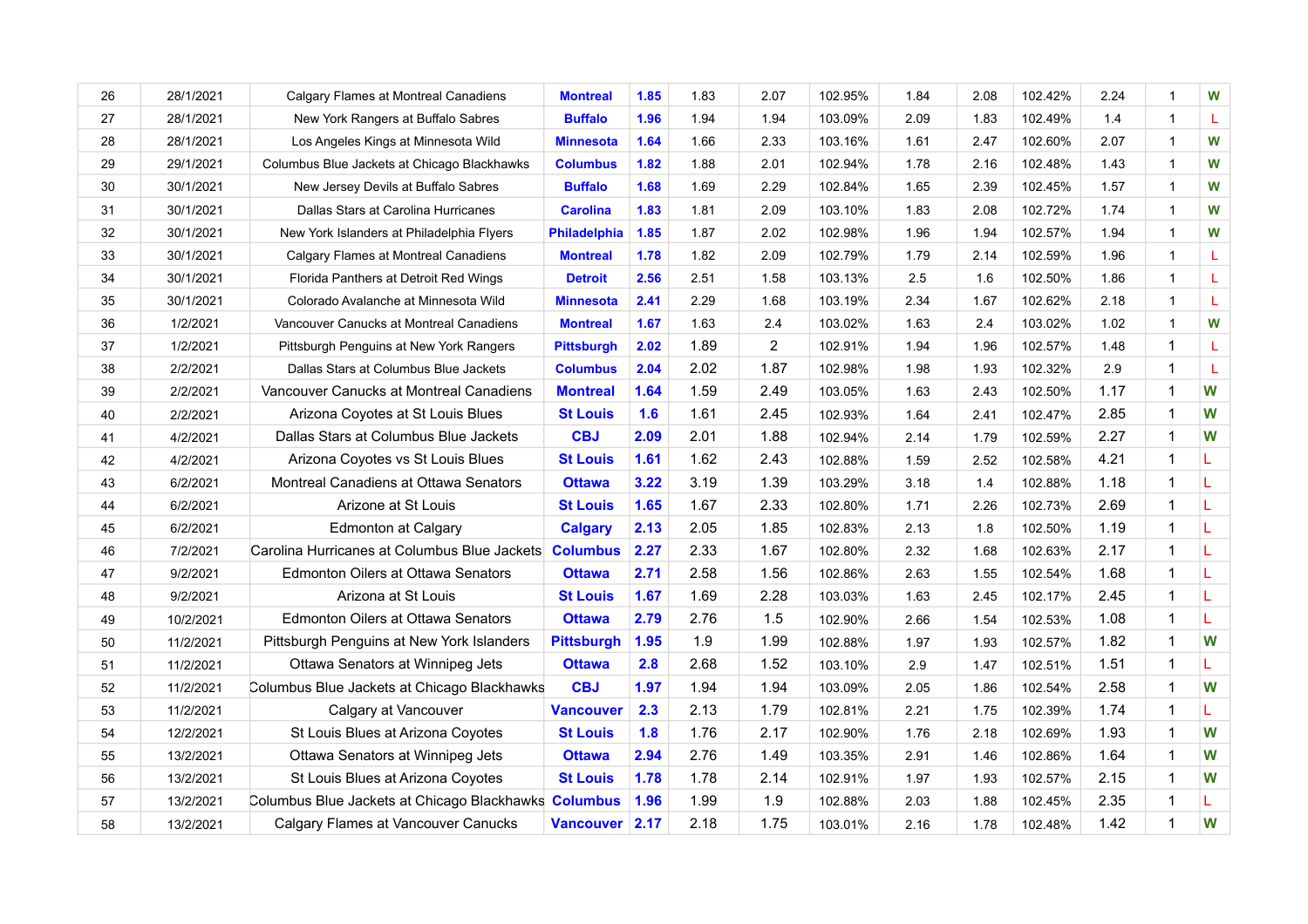| 59      | 15/2/2021 | St Louis Blues at Arizona Coyotes                    | <b>St Louis</b>         | 1.81 | 1.81 | 2.1  | 102.87% | 1.88 | 2.03 | 102.45% | 1.67 | 1              | L |
|---------|-----------|------------------------------------------------------|-------------------------|------|------|------|---------|------|------|---------|------|----------------|---|
| 60      | 15/2/2021 | New York Islanders at Buffalo Sabres                 | <b>Buffalo</b>          | 2.26 | 2.25 | 1.71 | 102.92% | 2.11 | 1.81 | 102.64% | 1.92 | $\mathbf{1}$   | L |
| 61      | 15/2/2021 | Columbus Blue Jackets at Carolina Hurricanes         | <b>Columbus</b>         | 2.54 | 2.55 | 1.57 | 102.91% | 2.55 | 1.57 | 102.91% | 1.54 | 1              | L |
| 62      | 15/2/2021 | Anaheim Ducks at San Jose Sharks                     | <b>San Jose</b>         | 2.06 | 1.9  | 1.98 | 103.14% | 1.93 | 1.98 | 102.32% | 1.17 | $\overline{1}$ | W |
| 63      | 15/2/2021 | Vancouver Canucks at Calgary Flames                  | <b>Vancouver</b>        | 2.38 | 2.33 | 1.66 | 103.16% | 2.4  | 1.61 | 103.78% | 2.36 | 1              | W |
| 64      | 18/2/2021 | New York Islanders at Pittsburgh Penguins            | <b>Pittsburgh</b>       | 1.88 | 1.83 | 2.07 | 102.95% | 1.9  | 2.01 | 102.38% | 1.69 | $\overline{1}$ | W |
| 65      | 18/2/2021 | New York Rangers at Philadelphia Flyers              | Philadelphia 1.93       |      | 1.72 | 2.22 | 103.18% | 1.92 | 1.99 | 102.33% | 1.64 | $\mathbf{1}$   | L |
| 66      | 18/2/2021 | San Jose Sharks at St Louis Blues                    | <b>San Jose</b>         | 2.65 | 2.8  | 1.48 | 103.28% | 2.55 | 1.58 | 102.51% | 1.26 | 1              | L |
| 67      | 18/2/2021 | Los Angeles Kings at Arizona Coyotes                 | <b>Los Angeles 2.38</b> |      | 2.4  | 1.63 | 103.02% | 2.57 | 1.57 | 102.60% | 1.33 | $\mathbf{1}$   | W |
| 68      | 19/2/2021 | <b>Edmonton at Calgary</b>                           | <b>Edmonton</b>         | 1.99 | 2.02 | 1.87 | 102.98% | 1.92 | 1.99 | 102.33% | 1.48 | 1              | W |
| 69      | 20/2/2021 | New York Rangers at Washington Capitals              | <b>Washington 1.76</b>  |      | 1.66 | 2.34 | 102.98% | 1.71 | 2.27 | 102.53% | 1.88 | 1              | L |
| $70\,$  | 20/2/2021 | New York Islanders at Pittsburgh Penguins            | <b>Pittsburgh</b>       | 1.83 | 1.85 | 2.05 | 102.83% | 1.83 | 2.09 | 102.49% | 1.12 | 1              | W |
| $71$    | 20/2/2021 | Toronto Maple Leafs at Montreal Canadiens            | <b>Montreal</b>         | 1.95 | 1.98 | 1.91 | 102.86% | 2    | 1.91 | 102.36% | 1.13 | $\mathbf{1}$   | L |
| 72      | 20/2/2021 | Minnesota Wild at Anaheim Ducks                      | <b>Minnesota</b>        | 1.77 | 1.76 | 2.18 | 102.69% | 2.18 | 1.77 | 102.37% | 1.35 | 1              | W |
| 73      | 20/2/2021 | Philadelphia Flyers at Boston Bruins                 | Philadelphia 2.65       |      | 2.63 | 1.53 | 103.38% | 2.6  | 1.56 | 102.56% | 1.05 | $\mathbf{1}$   | L |
| 74      | 20/2/2021 | Winnipeg Jets at Vancouver Canucks                   | Vancouver 1.91          |      | 1.91 | 1.98 | 102.86% | 1.94 | 1.96 | 102.57% | 1.6  | $\mathbf 1$    | L |
| 75      | 23/2/2021 | Chicago Blackhawks at Columbus Blue Jackets Columbus |                         | 1.81 | 1.8  | 2.11 | 102.95% | 1.88 | 2.04 | 102.21% | 2.51 | $\mathbf{1}$   | L |
| 76      | 24/2/2021 | New York Rangers at Philadelphia Flyers              | Philadelphia 1.82       |      | 1.84 | 2.06 | 102.89% | 1.76 | 2.19 | 102.48% | 2.07 | 1              | W |
| $77 \,$ | 24/2/2021 | Anaheim Ducks at Arizona Coyotes                     | <b>Anaheim</b>          | 2.38 | 2.34 | 1.66 | 102.98% | 2.45 | 1.62 | 102.54% | 1.05 | $\overline{1}$ | L |
| 78      | 24/2/2021 | Minnesota Wild at Colorado Avalanche                 | <b>Minnesota</b>        | 2.62 | 2.43 | 1.62 | 102.88% | 2.55 | 1.58 | 102.51% | 1.44 | 1              | W |
| 79      | 25/2/2021 | Chicago Blackhawks at Columbus Blue Jackets          | <b>CBJ</b>              | 1.83 | 1.8  | 2.11 | 102.95% | 1.78 | 2.17 | 102.26% | 2.1  | $\overline{1}$ | L |
| 80      | 25/2/2021 | Calgary at Ottawa                                    | <b>Ottawa</b>           | 2.4  | 2.43 | 1.62 | 102.88% | 2.33 | 1.68 | 102.44% | 1.16 | 1              | W |
| 81      | 25/2/2021 | Montreal at Winnipeg                                 | <b>Winnipeg</b>         | 1.81 | 1.88 | 2.01 | 102.94% | 1.79 | 2.14 | 102.59% | 2.63 | 1              | L |
| 82      | 26/2/2021 | Boston Bruins at New York Rangers                    | <b>Boston</b>           | 1.59 | 1.6  | 2.47 | 102.99% | 1.63 | 2.43 | 102.50% | 1.34 | $\mathbf{1}$   | L |
| 83      | 26/2/2021 | LA at Minnesota                                      | <b>Minnesota</b>        | 1.58 | 1.57 | 2.52 | 103.38% | 1.56 | 2.58 | 102.86% | 1.46 | 1              | W |
| 84      | 27/2/2021 | Calgary Flames at Ottawa Senators                    | <b>Ottawa</b>           | 2.37 | 2.34 | 1.66 | 102.98% | 2.31 | 1.69 | 102.46% | 1.52 | 1              | L |
| 85      | 27/2/2021 | Pittsburgh vs NYI                                    | <b>Pittsburgh</b>       | 2.14 | 2.06 | 1.84 | 102.89% | 2    | 1.91 | 102.36% | 1.06 | $\overline{1}$ | W |
| 86      | 27/2/2021 | LAK at Min                                           | <b>Minnesota</b>        | 1.6  | 1.6  | 2.49 | 102.66% | 1.6  | 2.49 | 102.66% | 2.07 | 1              | W |
| 87      | 28/2/2021 | Washington Capitals at New Jersey Devils             | <b>Washington 1.74</b>  |      | 1.74 | 2.21 | 102.72% | 1.66 | 2.36 | 102.61% | 1.45 | $\overline{1}$ | W |
| 88      | 28/2/2021 | Detroit at Chicago                                   | <b>Detroit</b>          | 2.69 | 2.45 | 1.61 | 102.93% | 2.87 | 1.47 | 102.87% | 1.19 | 1              | L |
| 89      | 1/3/2021  | Calgary Flames at Ottawa Senators                    | <b>Ottawa</b>           | 2.45 | 2.43 | 1.62 | 102.88% | 2.37 | 1.66 | 102.44% | 1.26 | $\overline{1}$ | W |
| 90      | 1/3/2021  | Vancouver Canucks at Winnipeg Jets                   | <b>Vancouver</b>        | 2.2  | 2.1  | 1.81 | 102.87% | 2.23 | 1.73 | 102.65% | 1.66 | 1              | W |
| 91      | 1/3/2021  | St Louis Blues at Anaheim Ducks                      | <b>St Louis</b>         | 1.73 | 1.67 | 2.32 | 102.98% | 1.76 | 2.19 | 102.48% | 1.28 | 1              | W |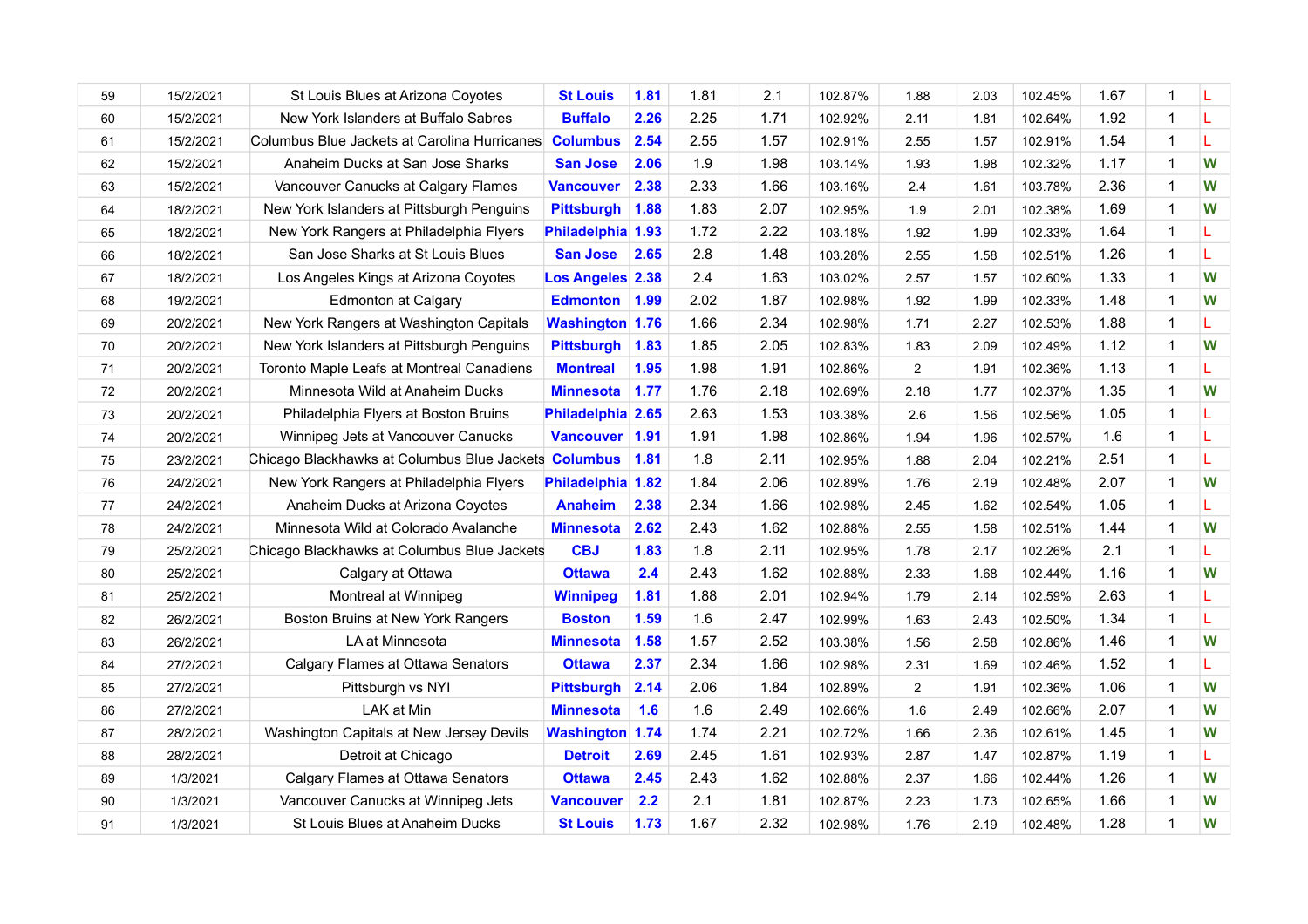| 92  | 1/3/2021  | Minnesota Wild at Las Vegas Knights        | <b>Minnesota</b>       | 2.23 | 2.22 | 1.72 | 103.18% | 2.24           | 1.73           | 102.45% | 1.8            | 1              |    |
|-----|-----------|--------------------------------------------|------------------------|------|------|------|---------|----------------|----------------|---------|----------------|----------------|----|
| 93  | 2/3/2021  | Buffalo Sabres at New York Rangers         | <b>Buffalo</b>         | 2.24 | 2.33 | 1.67 | 102.80% | 2.28           | 1.7            | 102.68% | 1.71           | $\overline{1}$ | L  |
| 94  | 2/3/2021  | Vancouver Canucks at Winnipeg Jets         | <b>Vancouver</b>       | 2.17 | 2.17 | 1.76 | 102.90% | 2.09           | 1.83           | 102.49% | 2.31           | 1              | L  |
| 95  | 3/3/2021  | Minnesota Wild at Vegas Golden Knights     | <b>Minnesota</b>       | 2.24 | 2.24 | 1.71 | 103.12% | 2.26           | 1.71           | 102.73% | 1.35           | $\mathbf 1$    | L  |
| 96  | 4/3/2021  | Buffalo Sabres at New York Islanders       | <b>NYI</b>             | 1.54 | 1.54 | 2.61 | 103.25% | 1.55           | 2.61           | 102.83% | 1.03           | $\mathbf 1$    | W  |
| 97  | 4/3/2021  | Ottawa Senators at Calgary Flames          | <b>Ottawa</b>          | 2.71 | 2.84 | 1.47 | 103.24% | 2.62           | 1.55           | 102.68% | 1.67           | $\overline{1}$ | L  |
| 98  | 4/3/2021  | Columbus Blue Jackets at Dallas Stars      | <b>CBJ</b>             | 2.31 | 2.31 | 1.67 | 103.17% | 2.23           | 1.74           | 102.31% | 2.53           | $\mathbf 1$    | W  |
| 99  | 5/3/2021  | Washington Capitals at Boston Bruins       | <b>Washington 2.21</b> |      | 2.22 | 1.73 | 102.85% | 2.14           | 1.79           | 102.59% | 2.51           | $\overline{1}$ | L  |
| 100 | 5/3/2021  | Minnesota Wild at Arizona Coyotes          | <b>Minnesota</b>       | 1.79 | 1.72 | 2.23 | 102.98% | 1.7            | 2.28           | 102.68% | 5.66           | $\overline{1}$ | W  |
| 101 | 5/3/2021  | St Louis Blues at Los Angeles Kings        | <b>St Louis</b>        | 1.76 | 1.77 | 2.16 | 102.79% | 1.82           | 2.1            | 102.56% | 2.25           | 1              | W  |
| 102 | 5/3/2021  | New York Rangers at New Jersey Devils      | <b>Devils</b>          | 2.05 | 2.07 | 1.83 | 102.95% | 1.97           | 1.93           | 102.57% | 2.71           | 1              | L  |
| 103 | 5/3/2021  | Minnesota Wild at Arizona Coyotes          | <b>Minnesota</b>       | 1.7  | 1.72 | 2.23 | 102.98% | 1.7            | 2.28           | 102.68% | 3.98           | 1              | L  |
| 104 | 5/3/2021  | Columbus Blue Jackets at Dallas Stars      | <b>Columbus</b>        | 2.25 | 2.17 | 1.76 | 102.90% | 2.17           | 1.78           | 102.26% | 1.78           | $\mathbf{1}$   | L  |
| 105 | 8/3/2021  | St Luis at Los Angeles                     | <b>St Louis</b>        | 1.78 | 1.74 | 2.2  | 102.93% | 1.67           | 2.35           | 102.43% | 2.17           | $\mathbf 1$    | L  |
| 106 | 8/3/2021  | Florida Panthers at Carolina Hurricanes    | <b>Florida</b>         | 2.3  | 2.29 | 1.68 | 103.19% | 2.17           | 1.78           | 102.26% | $\overline{2}$ | 1              | L  |
| 107 | 8/3/2021  | New Jersey Devils at Boston Bruins         | <b>Devils</b>          | 3.06 | 3.2  | 1.39 | 103.19% | 3.38           | 1.36           | 103.12% | 1.1            | $\overline{1}$ | W  |
| 108 | 8/3/2021  | Ottawa Senators at Calgary Flames          | <b>Ottawa</b>          | 2.52 | 2.52 | 1.58 | 102.97% | 2.57           | 1.57           | 102.60% | 1.31           | $\overline{1}$ | W  |
| 109 | 8/3/2021  | Vegas Golden Knights at Minnesota Wild     | <b>Wild</b>            | 2.02 | 2.02 | 1.87 | 102.98% | 1.91           | $\overline{2}$ | 102.36% | 1.47           | 1              | W  |
| 110 | 8/3/2021  | Ottawa Senators at Edmonton Oilers         | <b>Ottawa</b>          | 2.98 | 2.9  | 1.47 | 102.51% | 3.03           | 1.43           | 102.93% | 1.63           | $\overline{1}$ | L  |
| 111 | 8/3/2021  | Los Angeles at Anaheim                     | <b>Anaheim</b>         | 2.12 | 2.01 | 1.88 | 102.94% | 2.09           | 1.83           | 102.49% | 1.86           | $\mathbf 1$    | W  |
| 112 | 9/3/2021  | New York Rangers at Pittsburgh Penguins    | <b>Pittsburgh</b>      | 1.68 | 1.74 | 2.2  | 102.93% | 1.59           | 2.53           | 102.42% | 1.49           | 1              | W  |
| 113 | 9/3/2021  | Tampa Bay at Detroit                       | <b>Detroit</b>         | 3.99 | 3.74 | 1.3  | 103.66% | 3.8            | 1.3            | 103.24% | 1.09           | $\overline{1}$ | L. |
| 114 | 9/3/2021  | Florida Panthers at Columbus Blue Jackets  | <b>Florida</b>         | 1.78 | 1.83 | 2.08 | 102.72% | 1.76           | 2.19           | 102.48% | 1.03           | $\overline{1}$ | W  |
| 115 | 10/3/2021 | Vegas Golden Knights at Minnesota Wild     | <b>Wild</b>            | 2.08 | 1.98 | 1.91 | 102.86% | 1.98           | 1.93           | 102.32% | 2.11           | $\mathbf 1$    | W  |
| 116 | 10/3/2021 | Ottawa Senators at Edmonton Oilers         | <b>Ottawa</b>          | 2.99 | 3.05 | 1.42 | 103.21% | 2.91           | 1.46           | 102.86% | 1.88           | $\mathbf 1$    | L  |
| 117 | 10/3/2021 | Los Angeles at Anaheim                     | <b>Anaheim</b>         | 2.13 | 2.05 | 1.85 | 102.83% | 2.07           | 1.85           | 102.36% | 2.01           | $\overline{1}$ | L  |
| 118 | 11/3/2021 | Washington Capitals at Philadelphia Flyers | <b>Washington 2.07</b> |      | 2    | 1.88 | 103.19% | 2.05           | 1.86           | 102.54% | 1.12           | $\mathbf 1$    | W  |
| 119 | 11/3/2021 | New Jersey Devils at New York Islanders    | <b>Devils</b>          | 2.78 | 2.81 | 1.48 | 103.15% | 2.79           | 1.5            | 102.51% | 1.34           | $\mathbf{1}$   | L  |
| 120 | 11/3/2021 | Pittsburgh Penguins at Buffalo Sabres      | <b>Pittsburgh</b>      | 1.48 | 1.54 | 2.62 | 103.10% | 1.48           | 2.83           | 102.90% | 1.3            | 1              | W  |
| 121 | 11/3/2021 | Chicago Blackhawks at Dallas Stars         | <b>Dallas</b>          | 1.67 | 1.71 | 2.21 | 103.73% | 1.65           | 2.38           | 102.62% | 1.31           | 1              | L  |
| 122 | 11/3/2021 | Montreal Canadiens at Calgary Flames       | <b>Montreal</b>        | 1.98 | 1.95 | 1.93 | 103.10% | $\overline{2}$ | 1.91           | 102.36% | 1.37           | 1              | L  |
| 123 | 11/3/2021 | Arizona Coyotes at Minnesota Wild          | <b>Minnesota</b>       | 1.53 | 1.63 | 2.41 | 102.84% | 1.54           | 2.64           | 102.81% | 2.39           | $\overline{1}$ | W  |
| 124 | 11/3/2021 | Arizona Coyotes at Minnesota Wild          | linnesota -1. 2.4      |      | 2.5  | 1.58 | 1.00%   | 2.41           | 1.64           | 102.47% | $\overline{2}$ | $\overline{1}$ | W  |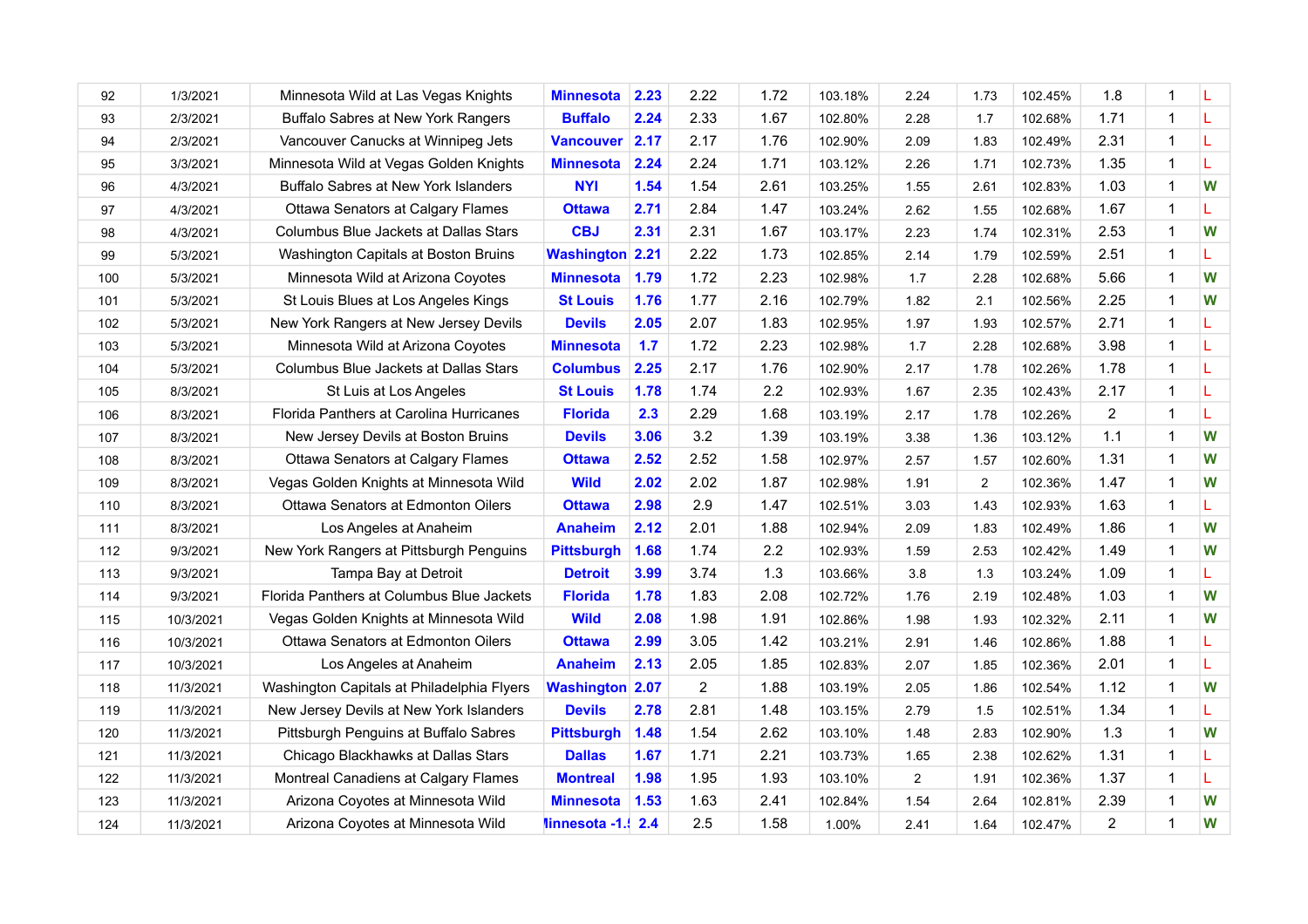| 125 | 12/3/2021 | Chicago Blackhawks at Florida Panthers       | <b>Florida</b>         | 1.64         | 1.66           | 2.33           | 103.16% | 1.62 | 2.45           | 102.54% | 1.48           |              | W |
|-----|-----------|----------------------------------------------|------------------------|--------------|----------------|----------------|---------|------|----------------|---------|----------------|--------------|---|
| 126 | 12/3/2021 | Washington Capitals at Philadelphia Flyers   | <b>Washington 2.04</b> |              | 2.05           | 1.85           | 102.83% | 2.03 | 1.88           | 102.45% | 1.27           | 1            | W |
| 127 | 12/3/2021 | <b>Edmonton Oilers at Vancouver Canucks</b>  | <b>Edmonton</b>        | 1.78         | 1.84           | 2.06           | 102.89% | 1.81 | 2.11           | 102.64% | 1.77           |              | L |
| 128 | 14/3/2021 | Arizona Coyotes at Minnesota Wild            | <b>Wild</b>            | 1.54         | 1.53           | 2.66           | 102.95% | 1.55 | 2.62           | 102.68% | 2.94           | $\mathbf{1}$ | W |
| 129 | 14/3/2021 | Arizona Coyotes at Minnesota Wild            | <b>Wild -1.5</b>       | 2.32         | 2.28           | 1.69           | 103.03% | 2.43 | 1.63           | 102.50% | 2              |              | W |
| 130 | 14/3/2021 | Carolina Hurricanes at Detroit Red Wings     | <b>Detroit</b>         | 3.06         | 2.98           | 1.43           | 103.49% | 2.82 | 1.49           | 102.58% | 1.07           | $\mathbf{1}$ | L |
| 131 | 14/3/2021 | New York Islanders at New Jersey Devils      | <b>Devils</b>          | 2.58         | 2.58           | 1.56           | 102.86% | 2.52 | 1.59           | 102.58% | 1.23           | 1            | L |
| 132 | 14/3/2021 | Toronto Maple Leafs vs Ottawa Senators       | <b>Ottawa</b>          | 3.1          | 3.02           | 1.43           | 103.04% | 3.12 | 1.41           | 102.97% | 1.08           | 1            | W |
| 133 | 15/3/2021 | Boston Bruins at Pittsburgh Penguins         | <b>Pittsburgh</b>      | 1.99         | $\overline{2}$ | 1.91           | 102.36% | 2.05 | 1.87           | 102.26% | 1.11           | $\mathbf{1}$ | W |
| 134 | 15/3/2021 | Vancouver Canucks at Ottawa Senators         | <b>Ottawa</b>          | 2.49         | 2.55           | 1.56           | 103.32% | 2.44 | 1.63           | 102.33% | 2.25           | $\mathbf 1$  | L |
| 135 | 15/3/2021 | Philadelphia Flyers at New York Rangers      | Philadelphia 1.82      |              | 1.9            | 1.99           | 102.88% | 1.76 | 2.2            | 102.27% | 1.24           |              | W |
| 136 | 15/3/2021 | Chicago Blackhawks at Florida Panthers       | <b>Florida</b>         | 1.61         | 1.58           | 2.51           | 103.13% | 1.61 | 2.48           | 102.43% | 2.29           | 1            | W |
| 137 | 16/3/2021 | Boston Bruins at Pittsburgh Penguins         | <b>Pittsburgh</b>      | 1.85         | 1.88           | $\overline{2}$ | 103.19% | 1.91 | 1.99           | 102.61% | 2.23           | $\mathbf{1}$ | L |
| 138 | 16/3/2021 | Buffalo Sabres at New Jersey Devils          | <b>Devils</b>          | 1.59         | 1.64           | 2.38           | 102.99% | 1.56 | 2.61           | 102.42% | 1.09           | $\mathbf 1$  | W |
| 139 | 16/3/2021 | New York Islanders at Washington Capitals    | <b>Washington</b>      | $\mathbf{2}$ | 1.94           | 1.94           | 103.09% | 1.99 | 1.92           | 102.33% | 3.5            | 1            | W |
| 140 | 16/3/2021 | Carolina Hurricanes at Detroit Red Wings     | <b>Detroit</b>         | 2.98         | 3.02           | 1.43           | 103.04% | 3.03 | 1.43           | 102.93% | 2.32           | 1            | W |
| 141 | 16/3/2021 | Arizona Coyotes at Minnesota Wild            | <b>Minnesota</b>       | 1.48         | 1.53           | 2.66           | 102.95% | 1.55 | 2.63           | 102.54% | 2.88           | 1            | W |
| 142 | 16/3/2021 | Arizona Coyotes at Minnesota Wild            | <b>Wild -1.5</b>       | 2.22         | 2.28           | 1.69           | 103.03% | 2.42 | 1.63           | 102.67% | $\overline{2}$ |              | W |
| 143 | 16/3/2021 | Tampa Bay Lightning at Dallas Stars          | <b>Dallas</b>          | 2.32         | 2.4            | 1.63           | 103.02% | 2.43 | 1.63           | 102.50% | 1.31           | 1            | L |
| 144 | 17/3/2021 | Vancouver Canucks at Ottawa Senators         | <b>Ottawa</b>          | 2.31         | 2.37           | 1.65           | 102.80% | 2.36 | 1.66           | 102.61% | 2.18           | 1            | L |
| 145 | 17/3/2021 | Montreal Canadiens at Winnipeg Jets          | <b>Montreal</b>        | 1.91         | 1.87           | 2.02           | 102.98% | 1.91 | $\overline{2}$ | 102.36% | 1.63           | 1            | L |
| 146 | 17/3/2021 | St Louis Blues at Los Angeles Kings          | <b>St Louis</b>        | 1.72         | 1.7            | 2.27           | 102.88% | 1.73 | 2.24           | 102.45% | 1.19           | $\mathbf{1}$ | L |
| 147 | 18/3/2021 | Columbus Blue Jackets at Carolina Hurricanes | <b>Columbus</b>        | 2.66         | 2.6            | 1.55           | 102.98% | 2.74 | 1.51           | 102.72% | 1.76           | 1            | W |
| 148 | 18/3/2021 | Philadelphia Flyers at New York Islanders    | Philadelphia 2.21      |              | 2.14           | 1.78           | 102.91% | 2.34 | 1.67           | 102.62% | 1.37           | 1            | W |
| 149 | 18/3/2021 | Minnesota Wild at Colorado Avalanche         | <b>Minnesota</b>       | 2.35         | 2.33           | 1.66           | 103.16% | 2.43 | 1.63           | 102.50% | 1.54           | $\mathbf 1$  | L |
| 150 | 18/3/2021 | Arizona Coyotes at Anaheim Ducks             | <b>Anaheim</b>         | 2.14         | 2.2            | 1.74           | 102.93% | 2.1  | 1.83           | 102.26% | 3.31           |              | W |
| 151 | 19/3/2021 | Calgary Flames at Toronto Maple Leafs        | <b>Calgary</b>         | 2.44         | 2.41           | 1.62           | 103.22% | 2.3  | 1.69           | 102.65% | 1.31           | $\mathbf 1$  | W |
| 152 | 19/3/2021 | New York Rangers at Washington Capitals      | <b>Washington 1.75</b> |              | 1.71           | 2.24           | 103.12% | 1.74 | 2.23           | 102.31% | 2.7            | 1            | W |
| 153 | 20/3/2021 | Minnesota Wild at Colorado Avalanche         | <b>Minnesota</b>       | 2.57         | 2.45           | 1.61           | 102.93% | 2.54 | 1.58           | 102.66% | 1.52           | 1            | L |
| 154 | 20/3/2021 | Philadelphia Flyers at New York Islanders    | Philadelphia 2.18      |              | 2.2            | 1.74           | 102.93% | 2.13 | 1.8            | 102.50% | 1.64           | 1            | L |
| 155 | 20/3/2021 | Calgary Flames at Toronto Maple Leafs        | <b>Calgary</b>         | 2.49         | 2.34           | 1.66           | 102.98% | 2.49 | 1.6            | 102.66% | 1.67           | $\mathbf{1}$ | L |
| 156 | 20/3/2021 | Columbus Blue Jackets at Carolina Hurricanes | <b>Columbus</b>        | 2.68         | 2.69           | 1.52           | 102.96% | 2.64 | 1.54           | 102.81% | 1.98           | 1            | W |
| 157 | 20/3/2021 | Dallas Stars at Detroit Red Wings            | <b>Detroit</b>         | 2.71         | 2.59           | 1.59           | 101.50% | 2.74 | 1.51           | 102.72% | 1.16           | $\mathbf{1}$ |   |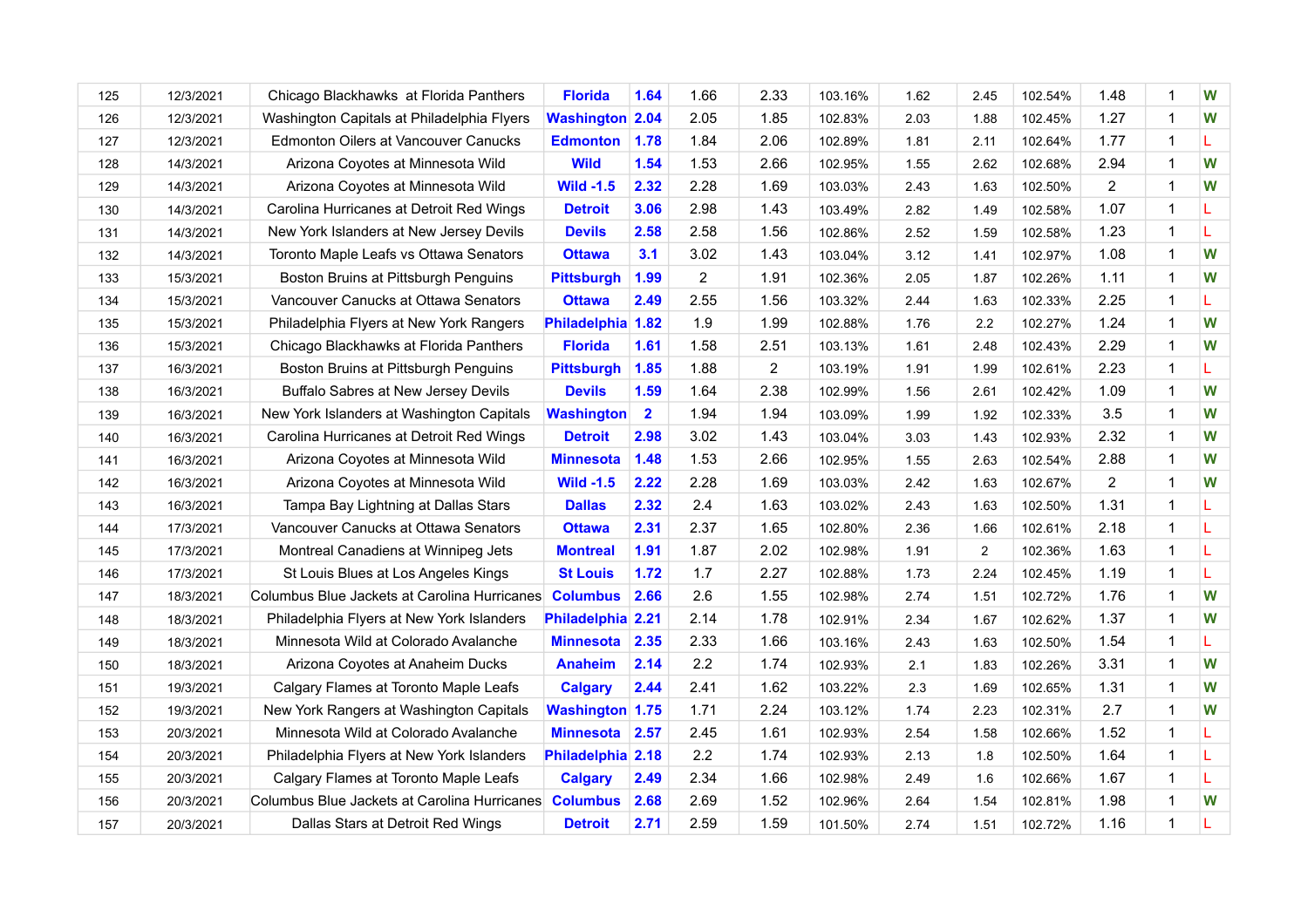| 158 | 20/3/2021 | Arizona Coyotes at Anaheim Ducks             | <b>Anaheim</b>         | 2.1  | 2.11 | 1.8  | 102.95% | 2.15 | 1.79 | 102.38% | 1.94 | 1              | L |
|-----|-----------|----------------------------------------------|------------------------|------|------|------|---------|------|------|---------|------|----------------|---|
| 159 | 20/3/2021 | Vegas Golden Knights at Los Angeles Kings    | <b>Vegas</b>           | 1.63 | 1.56 | 2.58 | 102.86% | 1.63 | 2.43 | 102.50% | 1.98 | $\overline{1}$ | L |
| 160 | 22/3/2021 | Buffalo Sabres at New York Rangers           | <b>Rangers</b>         | 1.44 | 1.45 | 2.9  | 103.45% | 1.41 | 3.12 | 102.97% | 1.6  | 1              | W |
| 161 | 22/3/2021 | Carolina Hurricanes at Columbus Blue Jackets | <b>Columbus</b>        | 2.39 | 2.32 | 1.67 | 102.98% | 2.44 | 1.63 | 102.33% | 1.73 | $\mathbf 1$    | L |
| 162 | 22/3/2021 | New York Islanders at Philadelphia Flyers    | Philadelphia 2.12      |      | 2.14 | 1.78 | 102.91% | 2.01 | 1.9  | 102.38% | 2.02 | $\mathbf{1}$   | L |
| 163 | 22/3/2021 | Colorado Avalanche at Arizona Coyotes        | <b>Colorado</b>        | 1.43 | 1.49 | 2.77 | 103.22% | 1.41 | 3.15 | 102.67% | 2.97 | $\mathbf 1$    | W |
| 164 | 23/3/2021 | Detroit Red Wings at Nashville Predators     | <b>Detroit</b>         | 2.35 | 2.25 | 1.71 | 102.92% | 2.48 | 1.61 | 102.43% | 1.12 | 1              | L |
| 165 | 23/3/2021 | Tampa Bay Lightning at Dallas Stars          | <b>Dallas</b>          | 2.54 | 2.46 | 1.6  | 103.15% | 2.56 | 1.57 | 102.76% | 1.13 | $\mathbf 1$    | L |
| 166 | 25/3/2021 | New York Rangers at Philadelphia Flyers      | Philadelphia 2.07      |      | 1.94 | 1.94 | 103.09% | 2.05 | 1.86 | 102.54% | 1.89 | $\mathbf 1$    | L |
| 167 | 25/3/2021 | Toronto Maple Leafs at Ottawa Senators       | <b>Ottawa</b>          | 3.44 | 3.14 | 1.4  | 103.28% | 3.44 | 1.35 | 103.14% | 2.71 | $\mathbf 1$    | L |
| 168 | 25/3/2021 | New York Islanders at Boston Bruins          | <b>Islanders</b>       | 2.06 | 2.09 | 1.82 | 102.79% | 2.07 | 1.85 | 102.36% | 1.31 | 1              | W |
| 169 | 25/3/2021 | Carolina Hurricanes at Columbus Blue Jackets | <b>Columbus</b>        | 2.45 | 2.44 | 1.61 | 103.10% | 2.52 | 1.59 | 102.58% | 1.29 | 1              | L |
| 170 | 25/3/2021 | Detroit Red Wings at Nashville Predators     | <b>Detroit</b>         | 2.55 | 2.57 | 1.57 | 102.60% | 2.58 | 1.56 | 102.86% | 1.81 | $\mathbf{1}$   | L |
| 171 | 25/3/2021 | Florida Panthers at Chicago Blackhawks       | <b>Florida</b>         | 1.83 | 1.78 | 2.14 | 102.91% | 1.79 | 2.13 | 102.81% | 1.54 | 1              | L |
| 172 | 25/3/2021 | St Louis Blues at Minnesota Wild             | <b>Wild</b>            | 1.85 | 1.78 | 2.15 | 102.69% | 1.88 | 2.02 | 102.70% | 1.5  | 1              | W |
| 173 | 25/3/2021 | Tampa Bay Lightning at Dallas Stars          | <b>Dallas</b>          | 2.55 | 2.41 | 1.63 | 102.84% | 2.5  | 1.6  | 102.50% | 1.22 | 1              | W |
| 174 | 27/3/2021 | New York Rangers vs Philadelphia Flyers      | Philadelphia 2.18      |      | 2.03 | 1.87 | 102.74% | 2.14 | 1.79 | 102.59% | 2.29 | 1              | W |
| 175 | 27/3/2021 | <b>Buffalo Sabres at Boston Bruins</b>       | <b>Buffalo</b>         | 4.05 | 3.89 | 1.28 | 103.83% | 3.68 | 1.32 | 102.93% | 1.17 | $\mathbf 1$    | L |
| 176 | 27/3/2021 | Edmonton Oilers at Toronto Maple Leafs       | <b>Edmonton</b>        | 2.43 | 2.38 | 1.64 | 102.99% | 2.32 | 1.68 | 102.63% | 2.23 | 1              | L |
| 177 | 27/3/2021 | Nashville Predators at Chicago Blackhawks    | <b>Nashville</b>       | 2.04 | 2.01 | 1.88 | 102.94% | 2.1  | 1.82 | 102.56% | 1.03 | $\mathbf 1$    | W |
| 178 | 28/3/2021 | New York Rangers at Washington Capitals      | <b>Wshington</b>       | 1.74 | 1.75 | 2.18 | 103.01% | 1.69 | 2.3  | 102.65% | 1.52 | 1              | W |
| 179 | 28/3/2021 | Nashville Predators at Chicago Blackhawks    | <b>Nashville</b>       | 2.02 | 2.01 | 1.88 | 102.94% | 2.11 | 1.81 | 102.64% | 1.46 | $\mathbf 1$    | W |
| 180 | 30/3/2021 | Edmonton Oilers at Toronto Maple Leafs       | <b>Edmonton</b>        | 2.37 | 2.36 | 1.65 | 102.98% | 2.24 | 1.73 | 102.45% | 1.29 | 1              | W |
| 181 | 30/3/2021 | Winnipeg Jets at Calgary Flames              | <b>Calgary</b>         | 1.9  | 1.88 | 2.01 | 102.94% | 1.93 | 1.97 | 102.57% | 1.01 | $\mathbf 1$    | L |
| 182 | 30/3/2021 | Minnesota Wild at San Jose Sharks            | <b>Minnesota</b>       | 1.65 | 1.62 | 2.43 | 102.88% | 1.64 | 2.4  | 102.64% | 1.06 | $\mathbf 1$    | L |
| 183 | 31/3/2021 | Washington Capitals at New York Rangers      | <b>Washington 1.93</b> |      | 1.97 | 1.92 | 102.84% | 1.96 | 1.94 | 102.57% | 2.19 | 1              | L |
| 184 | 31/3/2021 | New Jersey Devils at Boston Bruins           | <b>Devils</b>          | 2.85 | 2.61 | 1.54 | 103.25% | 2.84 | 1.48 | 102.78% | 1.61 | 1              | L |
| 185 | 31/3/2021 | Detroit Red Wings at Florida Panthers        | <b>Detroit</b>         | 2.91 | 3.01 | 1.43 | 103.15% | 2.91 | 1.46 | 102.86% | 2.24 | $\mathbf{1}$   | L |
| 186 | 1/4/2021  | Detroit Red Wings vs Florida Panthers        | <b>Detroit</b>         | 3.17 | 3.08 | 1.41 | 103.39% | 2.98 | 1.44 | 103.00% | 1.12 | 1              | L |
| 187 | 1/4/2021  | Washington Capitals at New York Islanders    | <b>Washington 2.03</b> |      | 2.02 | 1.87 | 102.98% | 2.06 | 1.85 | 102.60% | 3.51 | 1              | L |
| 188 | 1/4/2021  | Columbus Blue Jackets at Tampa Bay Lightning | <b>CBJ</b>             | 3.4  | 3.28 | 1.37 | 103.48% | 3.19 | 1.4  | 102.78% | 1.22 | 1              | L |
| 189 | 2/4/2021  | Washington Capitals at New Jersey Devils     | <b>Washington 1.57</b> |      | 2.41 | 1.63 | 102.84% | 2.33 | 1.68 | 102.44% | 1.93 | 1              | W |
| 190 | 3/4/2021  | Detroit Red Wings at Tampa Bay Lightning     | <b>Detroit</b>         | 4.17 | 4.11 | 1.26 | 103.70% | 4.48 | 1.24 | 102.97% | 1.31 | $\mathbf 1$    | L |